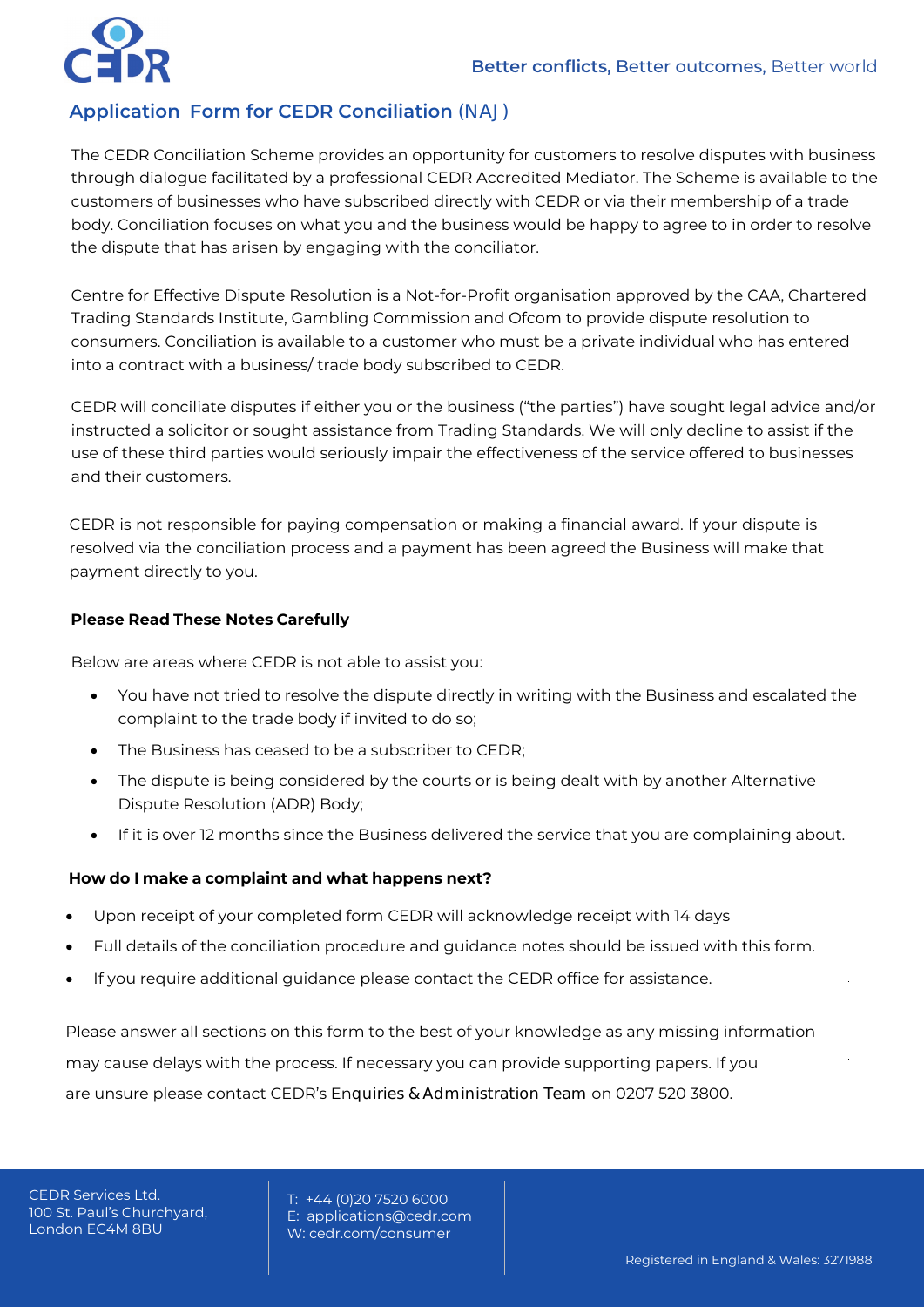

#### **Data Protection Act**

The Data Protection Act 2018 allows businesses that subscriber to CEDR to provide information and/ordocuments about you to us and the conciliator with your consent. By completing this form youare giving your consent.

#### **IMPORTANT: SAVE A COPY OF THIS PDF ON YOUR PC BEFORE COMPLETING AND UPLOADING THIS FORM. IF YOU COMPLETE THIS FORM IN YOUR BROWSER YOU WILL NOT BE ABLE TO SAVE IT AND IT WILL APPEAR BLANK WHEN UPLOADED.**

## **1. Yourdetails**

Please provide your full contact details.

Full name:

Street Address:

Town:

County:

Postcode:

Tel:

E-mail address:

## **2. Representation**

If you would like someone to participate on your behalf, please give their details below.

Full name:

Organisation:

Street Address:

Town:

County:

Postcode:

Tel:

E-mail address:

CEDR Services Ltd. 100 St. Paul's Churchyard, London EC4M 8BU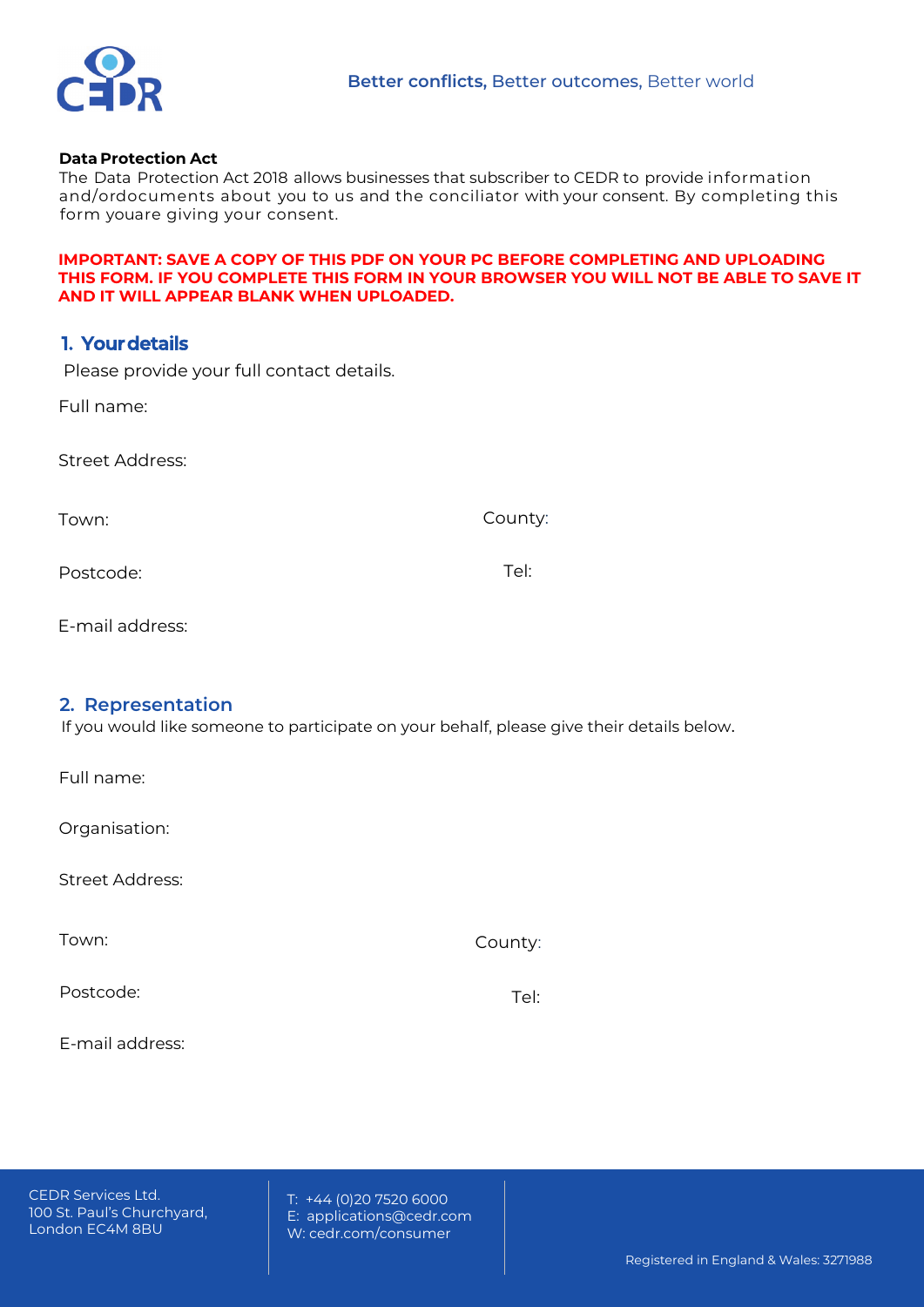

## **To be signed by the applicant named in section 1.**

I hereby give my authority for the above named person to represent me:

| Signature:  |
|-------------|
| Print name: |
| Date:       |

## **3. Business's details**

Please give the National Association of Jewellers member's business details

| Organisation details:  |         |  |
|------------------------|---------|--|
| Contact name:          |         |  |
| <b>Street Address:</b> |         |  |
| Town:                  | County: |  |
| Postcode:              | Tel:    |  |
| E-mail address:        |         |  |

# **4. Dispute details**

4.1 Please tell us what has gone wrong.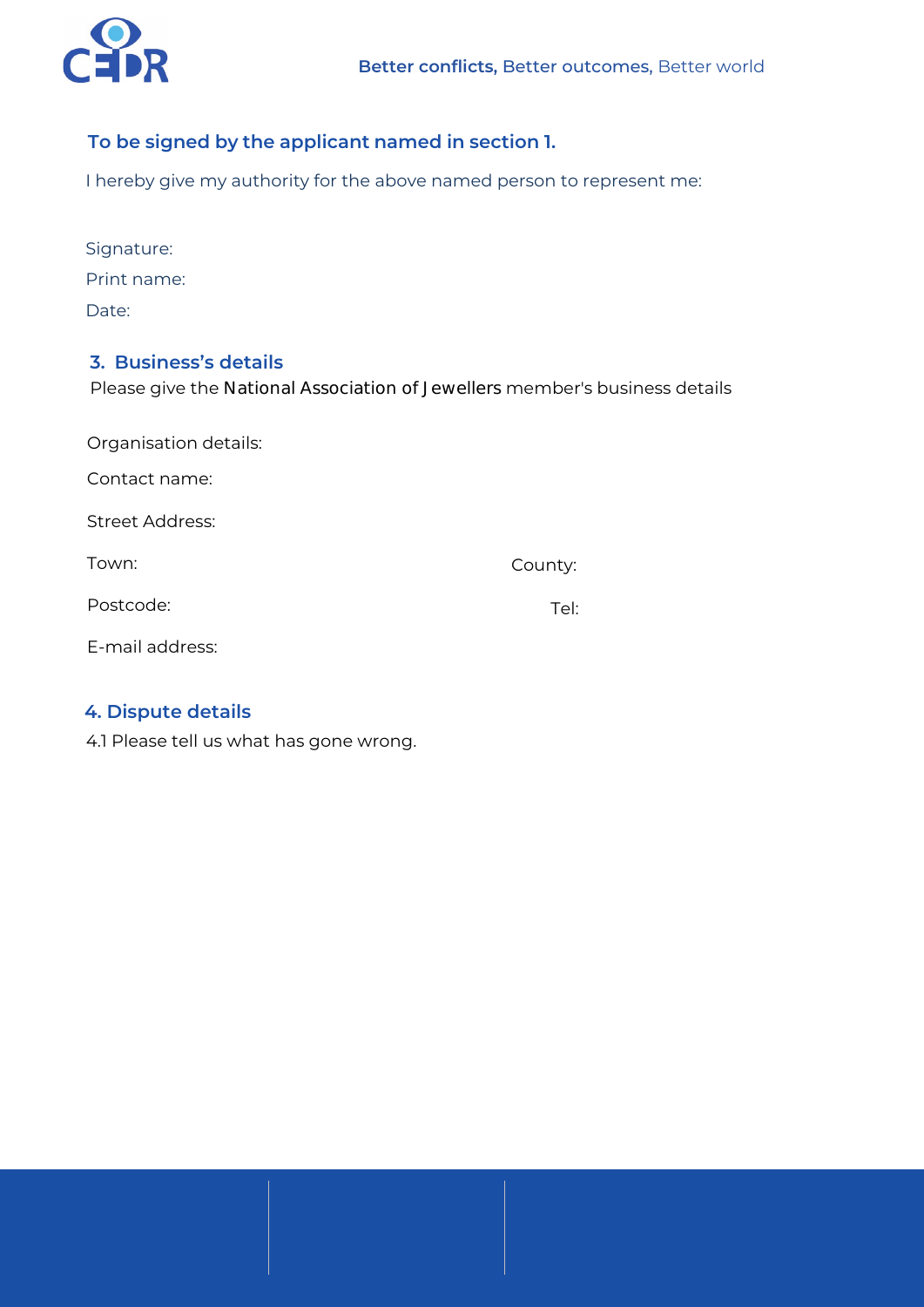

# **5. Desired Outcome**

Please detail the outcome you are seeking from the conciliation process.

CEDR Services Ltd. 100 St. Paul's Churchyard, London EC4M 8BU